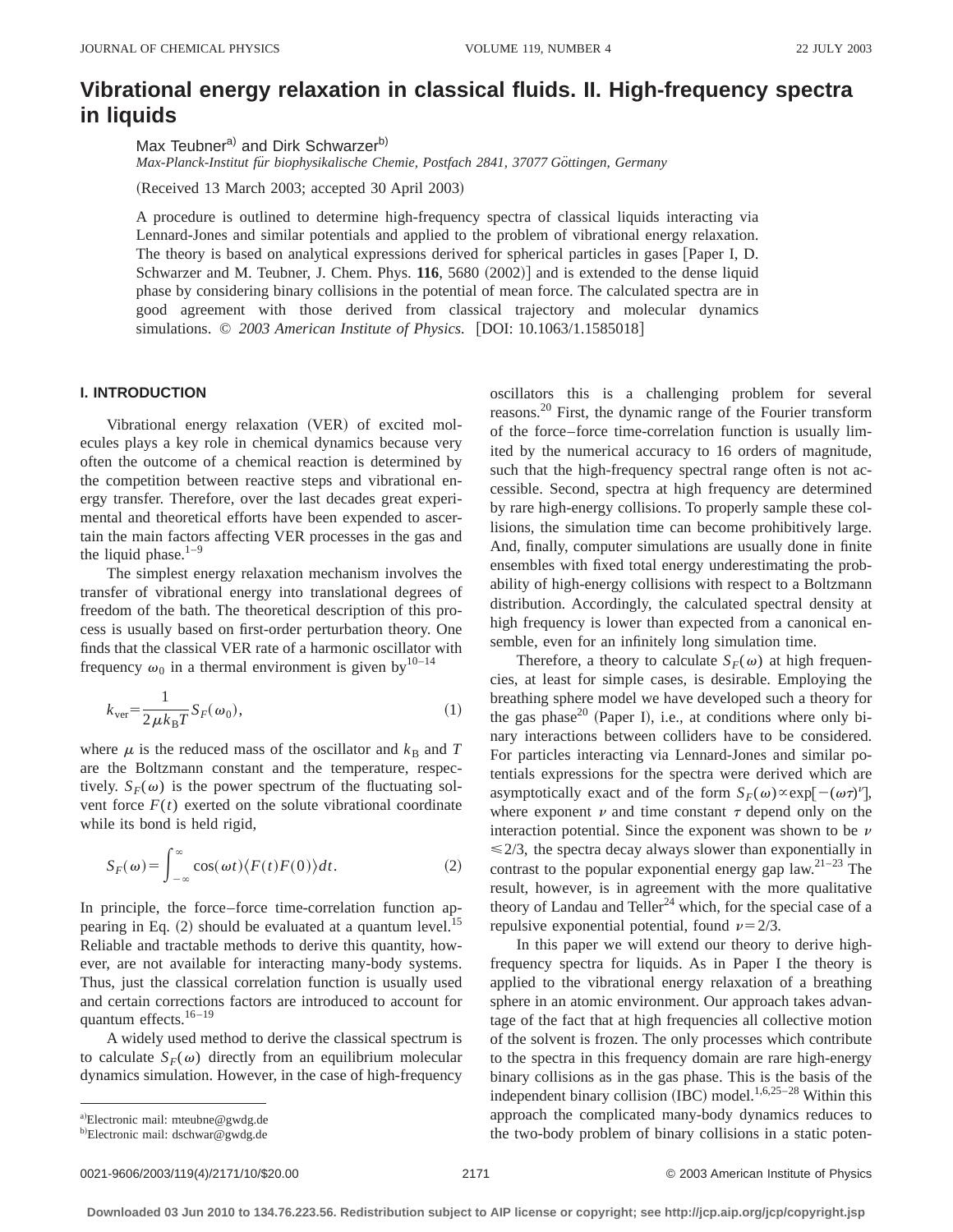tial. In the gas-phase the trajectory associated with a collision is determined simply by the binary potential between the molecules. In the liquid the static potential of the frozen environment has to be added. In principle, the static potential of the environment changes between collisions. In our theory, however, we take the average and approximate it by the potential of mean force. With respect to the binary interactions the potential of mean force is treated as a small perturbation.

The paper is organized as follows: In the next section we briefly summarize the analytical results of Paper  $I^{20}$  and Ref. 29 obtained for spectra of spherical particles in dilute gases. In Sec. III the theory is extended to the liquid phase and approximate expressions for corresponding high-frequency spectra are derived. We apply the theory to the problem of vibrational energy relaxation by introducing the breathing sphere model in Sec. IV. In Sec. V a Monte Carlo method is presented to sample  $g(r)$  at short distances relevant for highenergy collisions. Finally, the theory is compared with trajectory and molecular dynamics simulations.

### **II. SPECTRA IN DILUTE GASES**

In this section we briefly review the general theory<sup>20,29</sup> which studies the high-frequency spectra of binary observables in dilute classical gases.

Consider a dilute gas of density  $\rho$ . A relative binary observable  $A = A(t)$  associated with a tagged particle *i* is a sum of local observables,

$$
A = \sum_{j \neq i} A_{loc},\tag{3}
$$

where each  $A_{\text{loc}} = A_{\text{loc}}(t)$  depends only on the relative trajectory  $\mathbf{r}_{ij} = \mathbf{r}_i - \mathbf{r}_j$  of a pair of particles at time *t*. We also require that *A*<sub>loc</sub> tends to zero for large separation. Examples for functions  $A_{loc}$  are the potential  $V(r_{ij}(t))$  or the force  $-V'(r_{ii}(t))$  between the particles. We are interested in the spectrum

$$
S_A(\omega) = \int_{-\infty}^{\infty} dt \ e^{i\omega t} (\langle A(t)A(0) \rangle - \langle A \rangle^2). \tag{4}
$$

In a dilute gas of density  $\rho$  and in the high-frequency range the spectrum can be written in the form

$$
S_A(\omega) = \int_0^\infty dE \int_0^\infty dl \ Z(E,l) |A_{loc}(\omega)|^2,
$$
 (5)

where

$$
Z(E,l) = 4 \pi \rho (2 \pi \mu k_B T)^{-3/2} e^{-\beta E} 2 \pi l \tag{6}
$$

is the number density of collisions with energy *E* and angular momentum *l* per unit time. Here  $\mu = m/2$  is the reduced mass,  $\beta = (k_B T)^{-1}$ , and

$$
A_{\rm loc}(\omega) = \int_{-\infty}^{\infty} dt \ e^{i\omega t} A_{\rm loc}(t) \tag{7}
$$

is the Fourier transform of  $A_{loc}(t) = A_{loc}(r(t))$ .

In the following we often take as local observable  $A_{loc}$ an inverse power of the distance of the colliding pair

$$
r^{-p}(\omega) = \int_{-\infty}^{\infty} dt \frac{e^{i\omega t}}{r(t)^p},
$$
\n(8)

and assume that the potential  $V(r)$  is analytic in the whole complex *r*-plane with the exception of a singularity at the origin where the dominant term is

$$
V(r) \sim \frac{A}{r^n}, \quad r \sim 0. \tag{9}
$$

Under these conditions the spectrum can be asymptotically evaluated in the high-frequency range with the result

$$
S_A(\omega) \sim a(\omega \tau)^\sigma e^{-\text{Min}_E(\beta E + 2\omega t^*(E))},\tag{10}
$$

where *a* is an amplitude,  $\tau$  is a time constant, and  $t^*$  is defined by

$$
t^*(E) = \sqrt{\frac{\mu}{2}} \int_0^{r_0} \frac{dr}{\sqrt{V(r) - E}}.
$$
 (11)

 $r_0$  is the turning point given by  $V(r_0) = E$  [for sufficiently high energy any potential of the form Eq.  $(9)$  has a single turning point].  $t^*$  depends on the details of the potential, but  $\tau$  depends only on the dominant singularity  $Ar^{-n}$ , while *a* and  $\sigma$  depend in addition on  $p$ . Exponent  $\sigma$  is given by

$$
\sigma = \frac{4p}{n+2} - \frac{5n+8}{3n+2}.\tag{12}
$$

Since *A* has dimension energy $\times$  length<sup>n</sup>, it is convenient to replace *A* by a length  $r_{\text{th}}$  defined by

$$
A = k_{\rm B} Tr_{\rm th}^n. \tag{13}
$$

Then time constant  $\tau$  and amplitude  $a$  are given by

$$
\tau = c_0 r_{\text{th}} \sqrt{2\mu \beta},\tag{14}
$$

$$
a = \alpha(\rho r_{\rm th}^3) \tau r_{\rm th}^{-p} \,. \tag{15}
$$

The numerical constants  $c_0$  and  $\alpha$  are

$$
c_0 = \sqrt{\pi} (1 - \nu)^{-1/\nu} \frac{\Gamma\left(\frac{1}{\nu}\right)}{\Gamma\left(\frac{1}{n}\right)}
$$
(16)

and

$$
\alpha = 4 \pi c_0 \left(\frac{2\pi}{\Gamma(p\lambda)}\right)^2 \left((n+2)c_0\right)^{-2p\lambda} \frac{n}{\nu}
$$

$$
\times \sqrt{2\nu(1-\nu)} (1-\nu)^{1-2/n} \frac{\Gamma\left(\frac{1}{2}+\frac{1}{n}\right) \Gamma\left(1-\frac{1}{n}\right)}{\Gamma\left(\frac{3}{2}-\frac{1}{n}\right) \Gamma\left(\frac{1}{n}\right)},\qquad(17)
$$

with

$$
\nu = \frac{2n}{3n+2}.\tag{18}
$$

For special potentials more explicit results can be obtained. In the simplest situation the potential has the form Eq.  $(9)$  everywhere. Then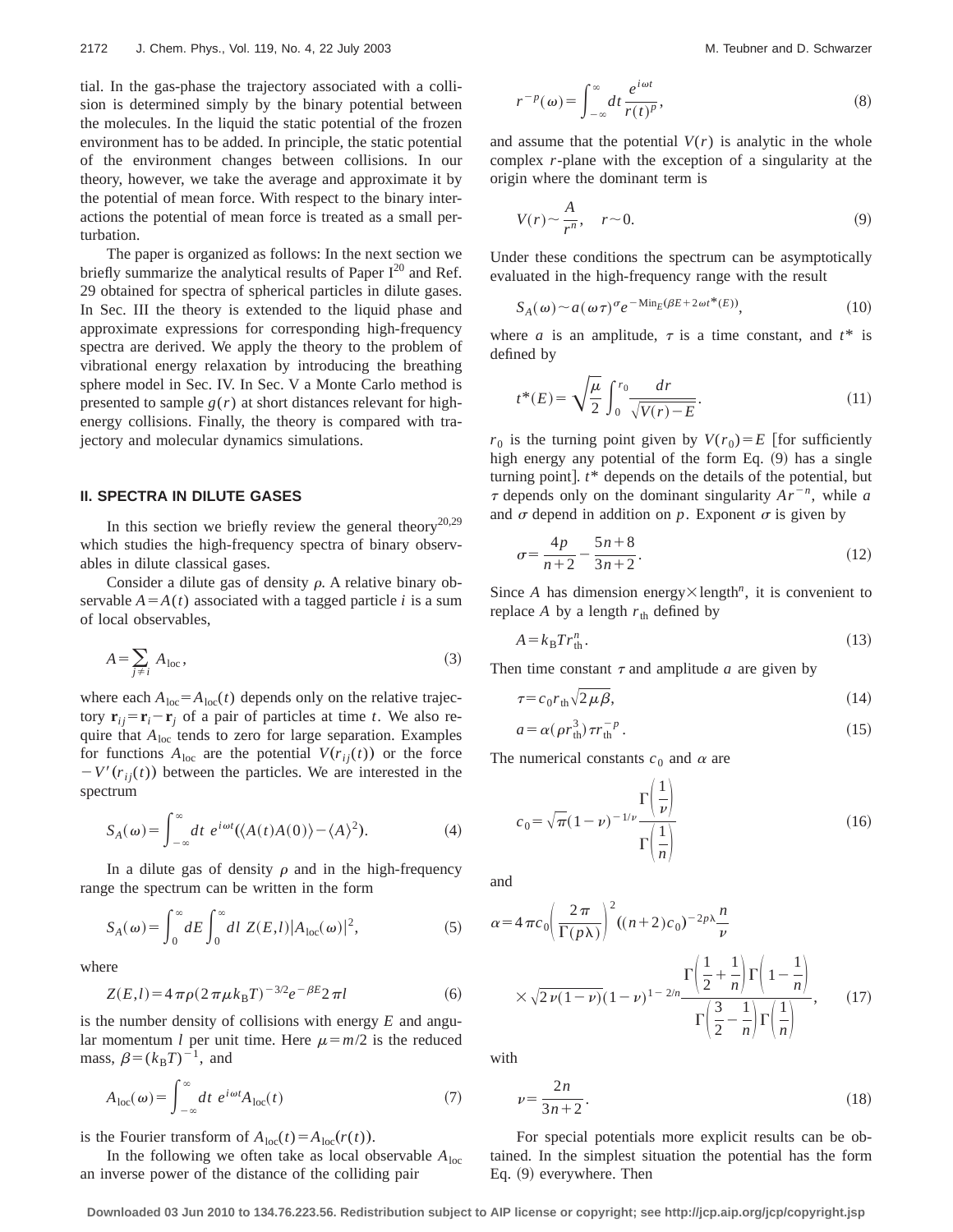$$
t^*(E) = \tau \frac{\nu}{2} \left( \frac{1 - \nu}{\beta E} \right)^{(1/\nu) - 1},\tag{19}
$$

the minimum can be performed, and Eq.  $(10)$  becomes

$$
S_A(\omega) \sim a(\omega \tau)^{\sigma} e^{-(\omega \tau)^{\nu}}.
$$
 (20)

The main contribution to the spectra comes from energies near

$$
\beta E(\omega) = (1 - \nu)(\omega \tau)^{\nu}.
$$
 (21)

For the Lennard-Jones potential,

$$
V_{\text{LJ}}(r) = 4\,\epsilon \left( \left( \frac{\sigma}{r} \right)^{12} - \left( \frac{\sigma}{r} \right)^6 \right),\tag{22}
$$

Eq.  $(10)$  becomes in the high-frequency limit,

$$
S_{\text{LI}}(\omega) \sim a(\omega \tau)^{\sigma} e^{-(\omega \tau)^{12/19} + 0.40888\sqrt{\kappa}(\omega \tau)^{6/19} + 0.126511\kappa}, \quad (23)
$$

where  $\kappa = 4 \epsilon/k_B T$  and  $n=12$  in Eqs. (12)–(18). For high frequency the main contribution to the spectra comes from energies near

$$
\beta E(\omega) \sim \frac{7}{19} (\omega \tau)^{12/19} - 0.27976 \sqrt{\kappa} (\omega \tau)^{6/19} - 0.126511 \kappa. \tag{24}
$$

This is similar to  $\sin^{30}$  but differs in the frequencyindependent terms.

## **III. SPECTRA IN LIQUIDS**

### **A. General remarks**

We now turn to our main subject, high-frequency spectra in dense fluids.

At very low-frequency, spectra in fluids are simple and have universal features. They are determined by the collective motion of many particles and can be described by macroscopic hydrodynamics involving a few phenomenological constants.<sup>31</sup> In the intermediate range, where the inverse frequency is comparable to the collision time, the problem seems complicated because hydrodynamics becomes unreliable while multibody correlations must still be taken into account. At high frequency, however, the situation drastically simplifies again.

- $(1)$  As in gases, at high frequency the spectra are dominated by rare binary collisions with high energy.
- $(2)$  The high-frequency spectra are dominated by a small region near the turning point where the particle spends only a very short time. During this time the configuration of the environment is practically unchanged. Therefore we again have scattering in a time-independent potential.
- $(3)$  Davis and Oppenheim<sup>26</sup> have argued that high-energy collisions are not independent but occur in groups. While this is true, it has been shown previously<sup>29</sup> that the collisions dominating the high-frequency spectra are almost central. In fact, the higher the frequency, the less noncentral collisions contribute to the spectra.29 Consider now an almost central collision. Even if the colliding particles retain most of their energy, the probability that one of the particles makes a second central collision is overwhelmingly small. It it this stringent condition on

centrality, that guarantees that the collisions seen in the high-frequency spectra are independent, even in a dense liquid.

We conclude that the high-frequency spectra in fluids, as in gases, are determined by independent binary collisions in a static potential. The situation differs form a gas only insofar as the potential is different in every collision.

The potential is a sum of the direct pair potential  $V(r)$ and a perturbation  $\delta V(\mathbf{r})$  which is due to the environment. In general, the perturbing potential  $\delta V(\mathbf{r})$  is noncentral, but it is analytic and bounded near  $r=0$  (it is, however, singular at the positions of the neighbors). At any given moment, the environment essentially has three different effects on a colliding pair: A force accelerates the pair, a torque rotates it, and a compression or dilation along the radius vector **r** acts like a radial potential. The first two effects are small and we expect them to be completely negligible at high frequencies. Furthermore, they do not affect observables like  $r^{-p}$  that depend only on the distance. The third effect, however, does modify the spectra somewhat and is equivalent to a spherically symmetric perturbation  $\delta V(r)$ . Using Eq. (10), this suggests that the spectra in a dense liquid in the highfrequency domain can be written in the form

$$
S_A(\omega) \sim a(\omega \tau)^{\sigma} \langle e^{-\text{Min}_E(\beta E + 2\omega t_{V+\delta V}^*(E))} \rangle, \tag{25}
$$

where the average is over the different  $\delta V$  generated by the environment and

$$
t_{V+\delta V}^* (E) = \sqrt{\frac{\mu}{2}} \int_0^{r_0} \frac{dr}{\sqrt{V(r) + \delta V(r) - E}}.
$$
 (26)

Now it is important to note that  $\delta V(r)$  is bounded and analytic at  $r=0$ . Since  $a, \tau$ , and  $\sigma$  depend only on the asymptotic features of the potential near  $r=0$ , these quantities have the same values as in the gas phase. Therefore, the ratio of the spectra in the liquid and the gas phase is given by

$$
\frac{\rho_{\rm gas}}{\rho_{\rm liq}} \frac{S_{\rm liq}(\omega)}{S_{\rm gas}(\omega)} \sim \frac{\langle e^{-\text{Min}_E(\beta E + 2\omega t_V^* + \delta V^{(E)})} \rangle}{e^{-\text{Min}_E(\beta E + 2\omega t_V^*(E))}}.
$$
(27)

The right hand side can be evaluate using Monte Carlo or molecular dynamics with moderate effort. We prefer, however, to proceed in a semianalytic way which better illuminates the physical issues involved and permits us to introduce some approximations.

#### **B. Approximations**

In the spirit of mean field theory we assume that the fluctuations of the potential  $\delta V$  in different environments are of minor importance, and that it is sufficient to study scattering in some effective or average potential. We will argue below that a good candidate for this potential is the potential of mean force  $V_{\text{mf}}(r) = -k_B T \ln g(r)$ .

Let us write

$$
\delta \bar{V}(r) = \delta V(r) - \delta V(r_0),\tag{28}
$$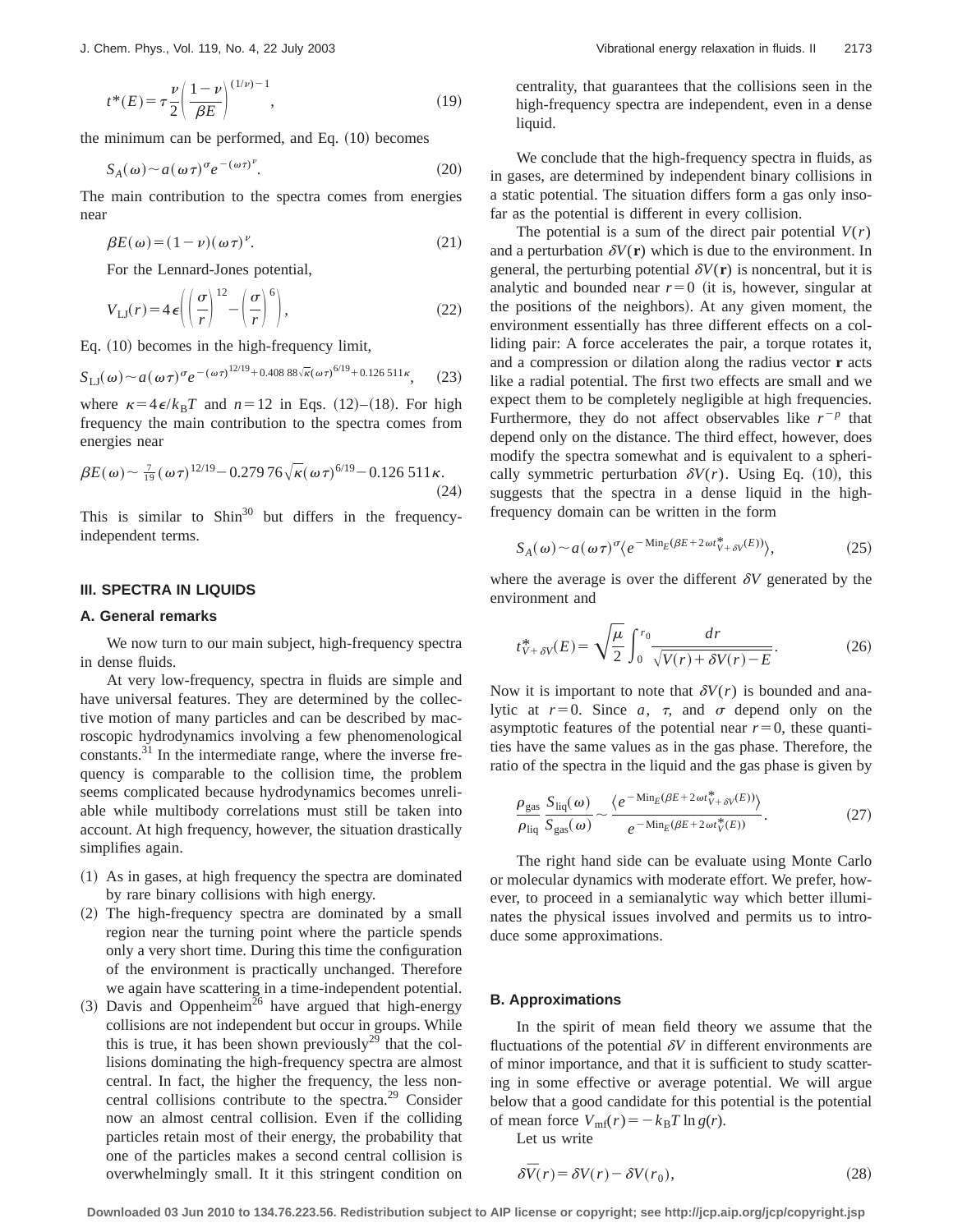where  $r_0$  is the turning point. Replace  $\delta V(r)$  by  $\delta V(r_0)$  $+\delta \bar{V}(r)$  in  $t_{V+\delta V}^*$ . Then

$$
t_{V+\delta V}^*(E) = t_{V+\delta V}^* (E - \delta V(r_0)),\tag{29}
$$

and we may write Eq.  $(27)$  in the form

$$
\frac{\rho_{\rm gas}}{\rho_{\rm liq}} \frac{S_{\rm liq}(\omega)}{S_{\rm gas}(\omega)} \sim \left\langle e^{-\beta \delta V(r_0)} \frac{e^{-\rm Min_E(\beta E + 2\omega t_{V+\delta V}^* (E))}}{e^{-\rm Min_E(\beta E + 2\omega t_V^* (E))}} \right\rangle.
$$
\n(30)

It has been stated below that the high-frequency spectra are determined by the potential in the vicinity of the turning point. Since  $\delta \bar{V}(r_0) = 0$ , the potentials *V* and  $V + \delta \bar{V}$  have the same values at the turning point. Their effect only differs by the force  $-\delta \bar{V}$  from the environment which is very small compared to the direct force at close separation.

### **1. IBC and improved IBC approximation**

As our first approximation, let us neglect the force from the environment altogether. Then we obtain

$$
\frac{\rho_{\rm gas}}{\rho_{\rm liq}} \frac{S_{\rm liq}(\omega)}{S_{\rm gas}(\omega)} \sim \langle e^{-\beta \delta V(r_0)} \rangle.
$$
 (31)

In order to relate  $\delta V$  to known quantities note that in this approximation the particles experience precisely the same force during their collision in the liquid as in the gas. This implies that the ratio of the spectra depends on static quantities only and

$$
\frac{S_{\text{liq}}(\omega)}{S_{\text{gas}}(\omega)} = \frac{N_{\text{liq}}(r_0)}{N_{\text{gas}}(r_0)},
$$
\n(32)

where  $N(r_0)$  is the number density of pairs with a turning point at  $r_0$ . The right-hand side is equal to the ratio of the equilibrium pair distribution functions,

$$
\frac{\rho_{\rm gas}}{\rho_{\rm liq}} \frac{S_{\rm liq}(\omega)}{S_{\rm gas}(\omega)} = \frac{g_{\rm liq}(r_0)}{g_{\rm gas}(r_0)},\tag{33}
$$

or

$$
\frac{\rho_{\text{gas}}}{\rho_{\text{liq}}} \frac{S_{\text{liq}}(\omega)}{S_{\text{gas}}(\omega)} = e^{-\beta (V_{\text{mf}}(r_0) - V(r))},\tag{34}
$$

where  $V_{\text{mf}}$  is the potential of mean force. Comparing, we find that in this approximation the effective potential in a fluid is the potential of mean force.

Equation  $(33)$  is essentially the IBC approximation of Oppenheim and Davis.26 However, while it is not obvious from the previous work what values should be taken for the turning point, this follows easily from our results.

Indeed,  $r_0$  is defined by  $V(r_0) + \delta V(r_0) = E_{\text{liq}}(\omega)$ , where  $E_{\text{liq}}(\omega)$  is the energy minimizing  $\beta E + 2\omega t_{V+\delta V}^*(E)$ . According to Eq. (29),  $t_{V+\delta V}^*(E) = t_V^*(E - \delta V(r_0))$  where we have neglected  $\delta \bar{V}$  in the spirit of the IBC approximation. This implies

$$
E_{\text{liq}}(\omega) = E_{\text{gas}}(\omega) + \delta V(r_0),\tag{35}
$$

and therefore the turning point can be obtained from

$$
V(r_0) = E_{\text{gas}}(\omega). \tag{36}
$$

The dominant energies  $E_{\text{gas}}(\omega)$  in the gas phase for the potential  $Ar^{-n}$  and the Lennard-Jones potential are given by Eqs.  $(21)$  and  $(24)$ , respectively. Approximation  $(33)$  in conjunction with  $(36)$  is our improved IBC approximation which we test below.

#### **2. Mean field theory**

The IBC approximation rests on the assumption that the only effect of the environment is a redefinition of the energy level by the potential of the mean force at the turning point. Now we try to improve upon this approximation. We retain the assumption that the relevant potential for the high-energy collisions is the potential of mean force, but we no longer neglect the force from the environment.

As a first step we must estimate  $t^*_{V+\delta V}(E)$  for large *E*. Since  $\delta \bar{V}(r)$  is finite while  $V(r)$  diverges for  $r \rightarrow 0$ , we have for small *r*,

$$
\frac{\delta \bar{V}(r)}{V(r) - V(r_0)} \ll 1,\tag{37}
$$

and may expand as

$$
t_{V+\delta\bar{V}}^{*}(E) = \sqrt{\frac{\mu}{2}} \int_{0}^{r_{0}} \frac{1}{(V(r) - V(r_{0}) + \delta\bar{V}(r))^{1/2}} dr
$$
  

$$
\sim \sqrt{\frac{\mu}{2}} \int_{0}^{r_{0}} \frac{1}{(V(r) - V(r_{0}))^{1/2}}
$$
  

$$
\times \left(1 - \frac{1}{2} \frac{\delta\bar{V}(r)}{V(r) - V(r_{0})}\right) dr + \cdots
$$
  

$$
= t_{V}^{*}(E) - \frac{1}{2} \sqrt{\frac{\mu}{2}} \int_{0}^{r_{0}} \frac{\delta\bar{V}(r)}{(V(r) - V(r_{0}))^{3/2}} dr
$$
  

$$
+ \cdots.
$$
 (38)

For potentials satisfying Eq.  $(9)$  it is easy to see that the neglected terms are of order  $t_V^*(E)(\beta E)^{-2}$ . With

$$
\lambda(r_0) = \frac{1}{2} \left( \int_0^1 \frac{ds}{\left( \frac{V(r_0 s)}{V(r_0)} - 1 \right)^{1/2}} \right)^{-1}
$$

$$
\times \int_0^1 \frac{\beta \delta V(r_0 s) - \beta \delta V(r_0)}{\left( \frac{V(r_0 s)}{V(r_0)} - 1 \right)^{3/2}} ds,
$$
(39)

we write Eq.  $(38)$  in the form

$$
\frac{t_{V+\delta V}^*(E)}{t_V^*(E)} = 1 - \frac{\lambda(r_0)}{\beta E} + O((\beta E)^{-2}).
$$
\n(40)

 $\lambda(r_0)$  is of order 1 for potentials satisfying Eq. (9).

The next step is to minimize  $\beta E + 2\omega t_{V+\delta V}^*(E)$  with respect to  $E$ . To first order (i.e., for sufficiently large  $\beta E$ ) this minimum is given by the value at  $E_V = E_V(\omega)$  which minimizes  $\beta E + 2\omega t_V^*(E)$ . Denoting Min $\{\beta E + 2\omega t_{V+\delta V}^*(E)\}\$  by  $\text{Min}_{V + \delta V}$ , etc. we find in the high-energy region,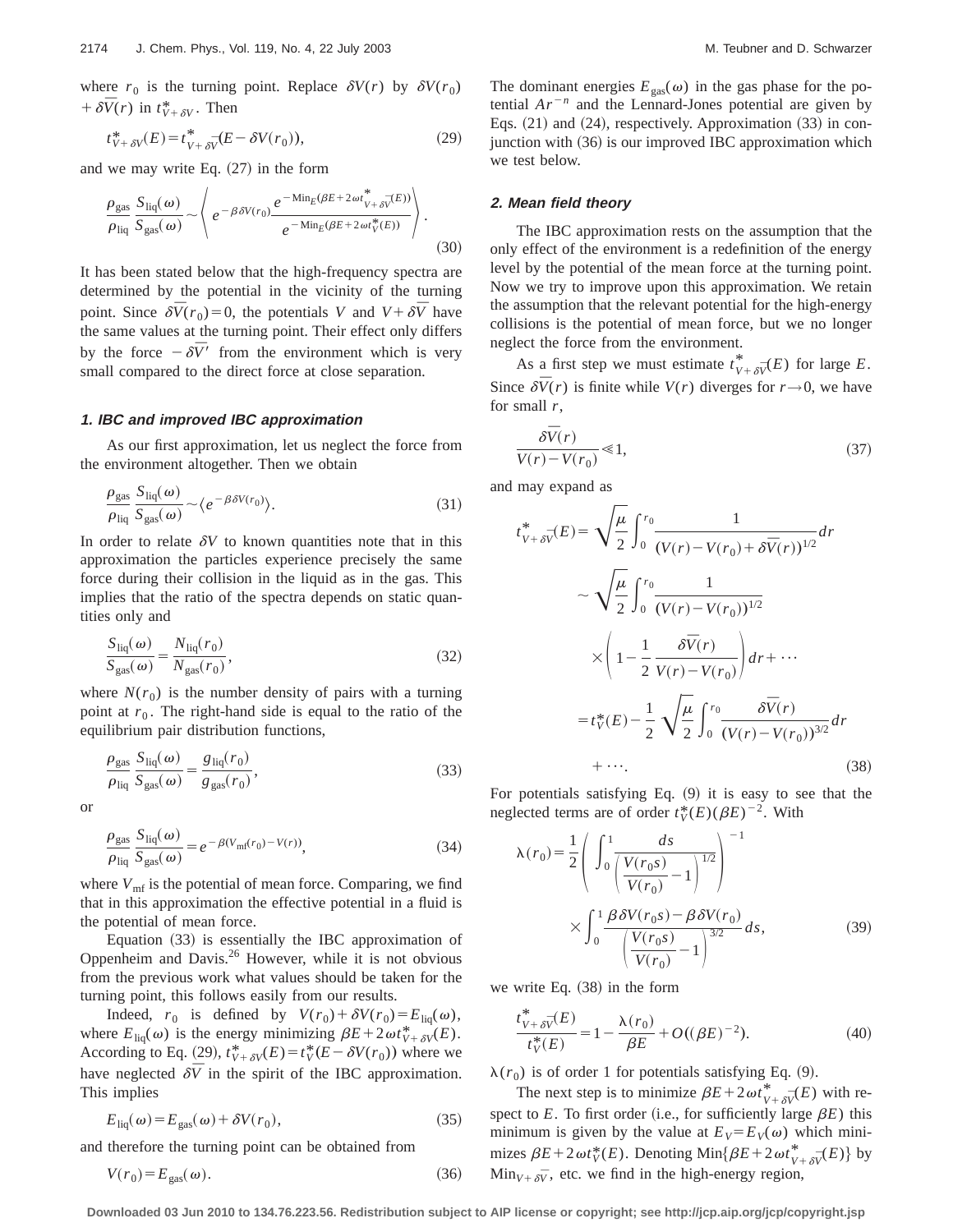$$
\begin{aligned} \text{Min}_{V+\delta V} &= \beta E_V + 2\,\omega t_V^*(E_V) - 2\,\omega t_V^*(E_V) \,\frac{\lambda(r_0)}{\beta E_V} \\ &= \text{Min}_V - (\text{Min}_V - \beta E_V) \,\frac{\lambda(r_0)}{\beta E_V} .\end{aligned} \tag{41}
$$

Comparing with Eqs.  $(20)$  and  $(21)$  we find, that in the highfrequency region,

$$
\frac{\text{Min}_V}{\beta E_V} \sim \frac{1}{1 - \nu},\tag{42}
$$

and therefore we obtain finally

$$
\frac{\rho_{\rm gas}}{\rho_{\rm liq}} \frac{S_{\rm liq}(\omega)}{S_{\rm gas}(\omega)} \sim e^{-\beta \delta V(r_0) + \eta(r_0)},\tag{43}
$$

where

$$
\eta(r_0) = \frac{\nu}{1 - \nu} \lambda(r_0). \tag{44}
$$

This differs from the Davis–Oppenheim result by the factor  $e^{\eta(r_0)}$ .

If  $V(r)$  varies much stronger near the turning point than  $\delta V(r)$ , we can approximate

$$
\eta(r_0) \sim \frac{\nu}{2(1-\nu)} r_0 \beta \delta V'(r_0) \left( \int_0^1 \frac{ds}{\left( \frac{V(r_0 s)}{V(r_0)} - 1 \right)^{1/2}} \right)^{-1}
$$

$$
\times \int_0^1 \frac{s-1}{\left( \frac{V(r_0 s)}{V(r_0)} - 1 \right)^{3/2}} ds.
$$
(45)

For the homogeneous potential  $Ar^{-n}$  the integrals can be evaluated with the result

$$
\eta(r_0) \sim r_0 \beta \delta V'(r_0) \left( 1 - \frac{1}{2} \frac{\Gamma\left(\frac{1}{n}\right) \Gamma\left(\frac{3}{2} + \frac{2}{n}\right)}{\Gamma\left(\frac{2}{n}\right) \Gamma\left(\frac{3}{2} + \frac{1}{n}\right)} \right). \quad (46)
$$

In particular for  $n=12$ ,

$$
\eta(r_0) \sim -0.045 \, 69 r_0 \beta \, \delta V'(r_0). \tag{47}
$$

# **IV. VIBRATIONAL ENERGY RELAXATION OF A BREATHING SPHERE**

In order to calculate vibrational energy relaxation rates and corresponding spectral densities  $S_F(\omega)$  by means of our theory, the oscillator and its vibrational coordinate have to be spherically symmetric. Such a ''breathing sphere'' model has been used in numerous studies to predict the density dependence of VER rates of diatomic<sup>22</sup> or even more complex molecules.<sup>32</sup> According to Egorov and Skinner,<sup>22</sup> the diameter of the breathing sphere is  $\sigma_{BS} = \sigma_0 + q$ , where *q* describes deviations from the equilibrium value  $\sigma_0$ . When the breathing sphere collides with a bath particle of diameter  $\sigma_s$ the interaction is determined by the effective diameter ( $\sigma_s$  $+\sigma_0+q/2$ . The perturbing force acting on the vibrational coordinate is given by

$$
F = \sum_{i} f(r_i) = -\sum_{i} \left. \frac{\partial V(r_i, q)}{\partial q} \right|_{q=0},\tag{48}
$$

where  $f(r)$  is the binary force and the summation is over all the bath particles. Considering the repulsive  $V_{12}$  and the Lennard-Jones potential,

$$
V_{12}(r) = \varepsilon \left(\frac{\sigma}{r}\right)^{12},\tag{49}
$$

$$
V_{\text{LJ}}(r) = 4\varepsilon \left[ \left( \frac{\sigma}{r} \right)^{12} - \left( \frac{\sigma}{r} \right)^{6} \right],\tag{50}
$$

the binary forces are

$$
f_{12}(r) = -6 \frac{\varepsilon}{\sigma} \left(\frac{\sigma}{r}\right)^{12} \tag{51}
$$

and

$$
f_{\text{LJ}}(r) = -12 \frac{\epsilon}{\sigma} \left[ 2 \left( \frac{\sigma}{r} \right)^{12} - \left( \frac{\sigma}{r} \right)^6 \right],\tag{52}
$$

respectively.

The effective interaction parameters are given by  $\sigma$  $=({\sigma<sub>s</sub> + \sigma<sub>0</sub>)/2$  and  $\varepsilon = \sqrt{\varepsilon<sub>s</sub> \varepsilon<sub>0</sub>}$ , where  $\varepsilon<sub>s</sub>$  and  $\varepsilon<sub>0</sub>$  are the well depths of solvent and solute, respectively.

Note that for the repulsive potential the binary breathing sphere force is proportional to the potential energy. In the case of the Lennard-Jones potential the same is true for the leading repulsive terms which dominate the high-frequency spectrum. Therefore, the potential energy spectra of Eqs.  $(20)$ and (23) have to be multiplied by  $(6/\sigma)^2$  to get the corresponding force spectra. A comparison of Eqs. (49) and (50) with (9) and (13) implies  $r_{\text{th}} = \sigma^1 \sqrt[2]{\epsilon/(k_{\text{B}}T)}$  for the repulsive potential, whereas for the Lennard-Jones potential  $r_{\text{th}}$  $= \sigma^2 \sqrt{4\epsilon/(k_B T)}$  holds.

For our simulations we simplify the model by considering the special case of a neat liquid corresponding to  $\sigma$  $= \sigma_s = \sigma_0$ ,  $\varepsilon = \varepsilon_s = \varepsilon_0$ , and  $m = m_s = m_0 = 2 \mu$ . This procedure improves the statistics of the molecular dynamics simulations considerably, because each particle can be treated as a solute. To present our data we use reduced spatial and time units:  $\overline{r} = r/\sigma$  and  $\overline{t} = t\sqrt{\varepsilon/2\mu\sigma^2}$ . Accordingly, dimensionless forces and force power spectra are defined as  $\overline{F} = F\sigma/\varepsilon$  and  $\overline{S}_F = S_F \sigma \sqrt{1/2\mu \varepsilon^3}$ . Reduced temperature and density are  $\overline{T}$  $=k_B T/\varepsilon$  and  $\bar{\rho} = \rho \sigma^3$ , respectively.

#### **V. SIMULATION METHODS**

The theory is compared with two types of numerical methods, namely classical molecular dynamics simulations in an NVE ensemble and classical trajectory simulations of single collisions in a potential of mean force. For all calculations the temperature was  $\bar{T} = 1.0$ .

#### **A. Molecular dynamics simulations**

Molecular dynamics (MD) simulations were performed in a cubic simulation box with periodic boundary conditions containing 108–1372 particles. The density was adjusted to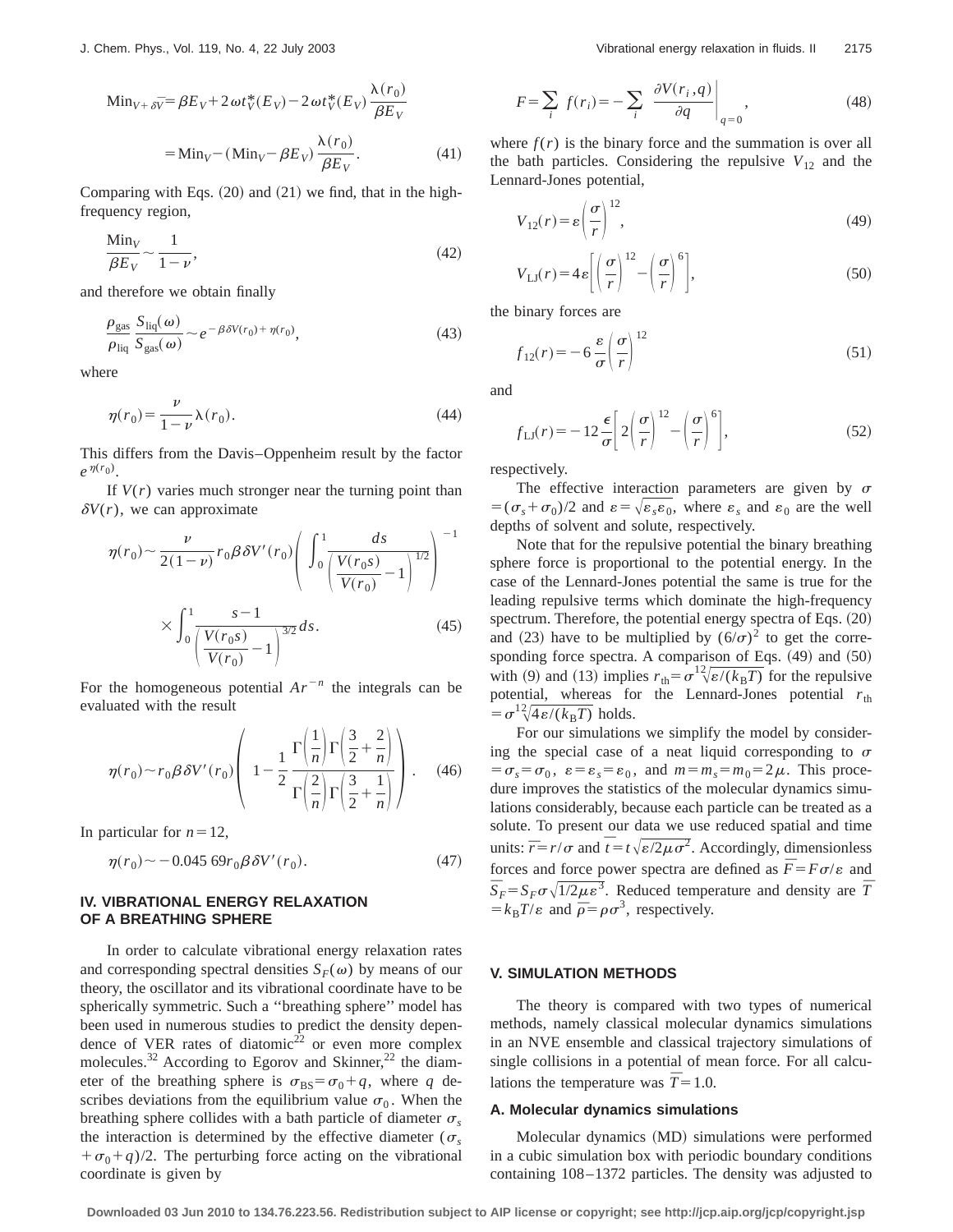$\bar{p}$ =0.85 – 0.90. Equations of motions were integrated with a time step of  $\Delta \bar{t} = 0.001$  applying the leap-frog algorithm. ''Shifted-force potentials'' of the form23,33

$$
V^{\rm SF}(r) = \left[ V(r) - V(R_c) - \left( \frac{dV(r)}{dr} \right)_{r=R_c} (r - R_c) \right] \theta(R_c - r),\tag{53}
$$

were used to prevent high-frequency artefacts in the spectra  $\lceil \theta(x) \rceil$  is the Heaviside step function. This method keeps forces (in particular, breathing sphere forces) continues at the cutoff distance  $R_c$  by adding a small linear term to the potential. For all simulations  $R_c$  was set equal to half the box length.

After equilibration the breathing sphere force  $F_i(t)$  acting on each particle *i* was recorded for up to  $2^{24}$  time steps. The power spectrum was calculated by first dividing the time series into overlapping segments of  $2^{14}$  steps length (neighboring segments overlap over  $3/4$  of their length), multiplying each segment with a Hanning window function,  $34$  performing the Fourier transform by applying the Wiener– Khintchine theorem, and averaging over all the segments and particles. These numerical calculations were performed with double precision.

# **B. Classical trajectory simulations**

In order to numerically demonstrate the validity of the mean field approximation for high-frequency spectra, the phase space integral Eq.  $(5)$  is calculated by repetitively simulating binary collisions of two particles moving in the relevant potential of mean force. The impact parameter is varied between  $b=0$  and a maximum  $b_{\text{max}}$  beyond which interactions between colliders are negligible. The initial kinetic energy is varied between 0 and *E*max with *E*max being in the range  $(40-50)k_BT$ . For each trajectory consisting of  $2^{19}$ time steps (step width  $\Delta \bar{t}$  = 0.001) the power spectrum was calculated, and weighted and averaged according to Eq.  $(5)$ . For the final spectrum typically 40 000 trajectories were recorded. Since these kinds of calculations are relatively cheap we chose a numerical accuracy of  $1:10^{32}$ .

Note that the trajectory calculations only consider collisions which start and end at large distances where forces practically vanish. As a consequence, bound states of particles in potential wells are not sampled by this method. As we have already shown in Paper I and is also confirmed below this effect is of no importance for the high-frequency spectra.

#### **C.** Evaluation of  $g(r)$  at short distances

Our theory requires the knowledge of the potential of mean force. The corresponding radial distribution function  $g(r)$  can in principle be derived from a classical molecular dynamics simulation. High-frequency spectra, however, are determined by rare high-energy collisions and, therefore,  $g(r)$  has to be known at short distances which usually are not sampled properly by conventional molecular dynamics simulations. This problem is discussed extensively in Paper I. In order to evaluate the radial distribution function at short distances we applied a Monte Carlo (MC) method which relies on the following formalism.

The pair distribution function in a canonical ensemble of *N* particles is given by

$$
g(r) = \text{const } e^{-\beta V(r)} \int e^{-\beta V^{ex}(\mathbf{r}_1, \dots, \mathbf{r}_N)} d\mathbf{r}_3 \cdots d\mathbf{r}_N,
$$
\n(54)

where  $r = |\mathbf{r}_1 - \mathbf{r}_2|$  and

$$
V^{\text{ex}}(\mathbf{r}_1, \dots, \mathbf{r}_N) = \sum_{2 < i} V(\mathbf{r}_1 - \mathbf{r}_i) + \sum_{2 < j} V(\mathbf{r}_2 - \mathbf{r}_j)
$$
\n
$$
+ \sum_{2 < i < j} V(\mathbf{r}_i - \mathbf{r}_j) \tag{55}
$$

is the total potential energy with the exception of the direct potential between particles 1 and 2. In order to evaluate  $g(r)$ at small distances, we define the cavity correlation function  $y(r)$  by writing

$$
g(r) = e^{-\beta V(r)} y(r). \tag{56}
$$

While  $g(r)$  strongly vanishes for small distances, the function  $y(r)$  stays finite at the origin and can therefore be sampled much more easily by Monte Carlo methods.<sup>35,36</sup> Indeed, since

$$
y(r) = \text{const} \int e^{-\beta V^{\text{ex}}(\mathbf{r}_1, \dots, \mathbf{r}_N)} d\mathbf{r}_3 \cdots d\mathbf{r}_N, \tag{57}
$$

 $y(r)$  can be interpreted as the radial distribution function of a fluid where all pairs of particles interact with potential  $V(r)$ , with the single exception of the pair 1 and 2. Because in this system particles 1 and 2 no longer repel each other, there are no sampling problems near  $r=0$ . To the contrary, in dense fluids the pressure from the other particles so often drives this pair to close distances, that it is difficult to sample the region of large distances which is needed to guarantee that  $y(r)$  tends to 1 for large distances. In order to cope with this problem, we consider yet another system where all pairs of particles interact with potential  $V(r)$  with the single exception of the pair 1 and 2 which interact with some mildly repulsive potential  $\tilde{V}(r)$ . We adjust  $\tilde{V}(r)$  in such a way that the corresponding  $\tilde{g}(r)$  can be sampled for the whole range of distances (umbrella sampling<sup>37</sup>). The precise form of  $\tilde{V}$  is unimportant since  $y(r)$  is independent of  $\tilde{V}$ .  $y(r)$  is obtained from

$$
y(r) = \tilde{g}(r) e^{\beta \tilde{V}(r)}.
$$
 (58)

In order to determine  $\tilde{g}(r)$ , MC calculations were performed with a canonical ensemble in a cubic simulation box with periodic boundary conditions. The thermodynamic conditions were similar to the MD simulations. For the interaction between particles 1 and 2 we chose a potential of the form

$$
\tilde{V}(r) = A_0 \exp\left[-4\left(\frac{r}{\sigma}\right)^2 \ln 2\right],
$$
\n(59)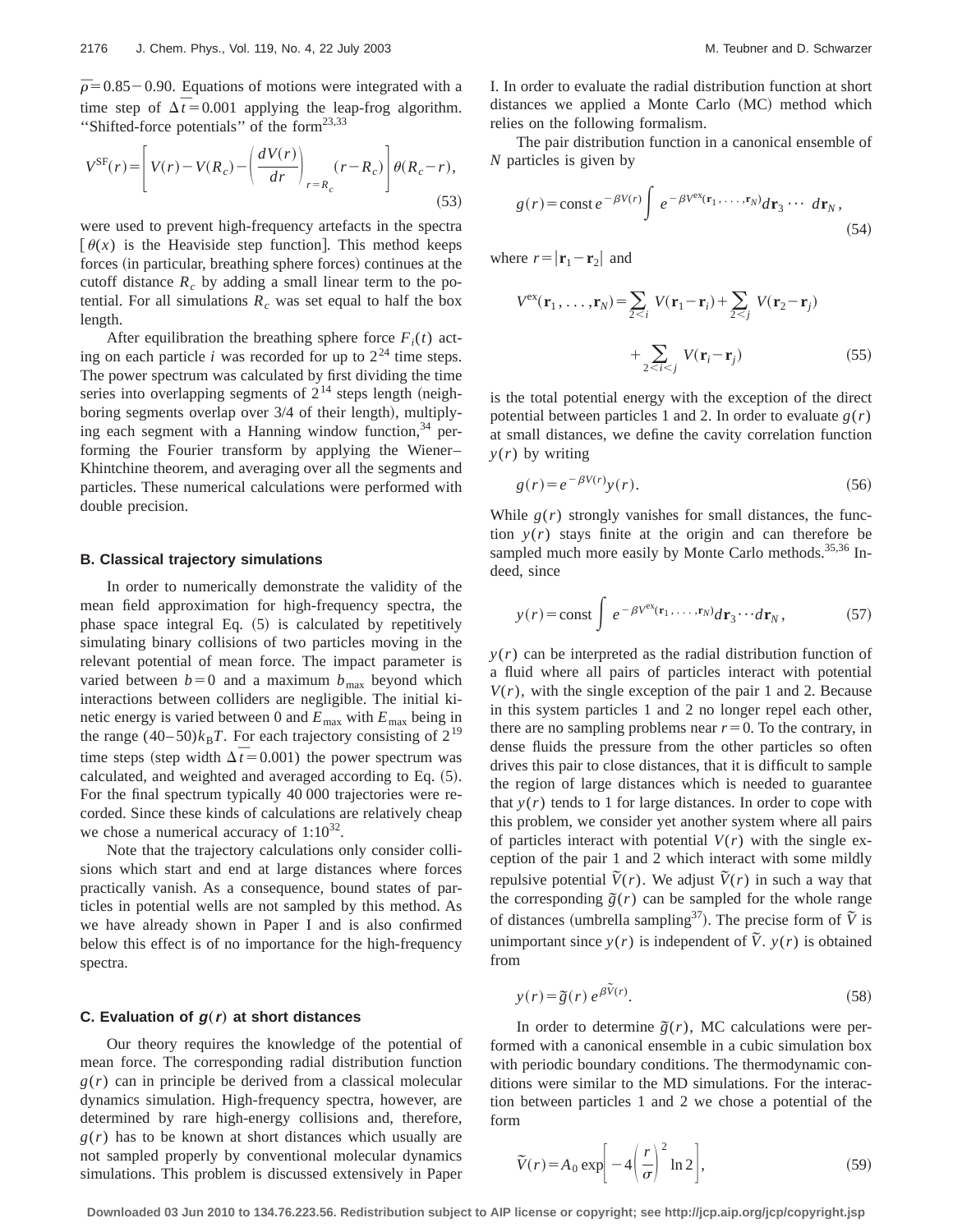



FIG. 1. Radial distribution functions for particles interacting via the repulsive potential  $V_{12}(r)$  at  $\overline{T}$ =1.0 and  $\overline{\rho}$ =0.9. In the lower panel the cavity correlation functions are shown.

with  $A_0 \sim 8k_BT$  and a  $\sigma$  which is the same as for the potentials of Eqs.  $(49)$  and  $(50)$  describing all the other pair interactions. After equilibration, up to  $10<sup>8</sup>$  trials for each particle were taken to sample the configurational phase space. At every MC step the pair distribution between particle 1 and 2 was determined and averaged. This method yields  $\tilde{g}(r)$  and by means of Eqs.  $(56)$  and  $(58)$  we obtain  $g(r)$  apart from a constant factor. The scaling factor was obtained by comparing the MC result with the radial distribution function derived from the corresponding MD simulation at large distances were the latter method gives reliable results.

### **VI. COMPARISON BETWEEN THEORY AND COMPUTER SIMULATIONS**

### **A. Repulsive potential <sup>V</sup><sup>12</sup>**

Radial distribution functions play a key role in highfrequency spectra in liquids. In the upper panel of Fig. 1 the radial distribution function from a MD simulation of 500 particles interacting via the purely repulsive  $V_{12}$  potential at density  $\bar{p}$ =0.9 and temperature  $\bar{T}$ =1.0 is shown by black dots. For comparison, the low density limit  $g^{0}(r)$  $=$ exp $\left[\frac{-V(r)}{k_B T}\right]$  is also plotted by a thin line.

As expected, the MD result strongly deviates from the gas phase distribution due to the formation of a structured liquid. As is apparent from the lower panel of Fig. 1 where ratios  $g(r)/g^{0}(r)$  are plotted, the MD curve ends at a certain

FIG. 2. Spectral densities of the breathing sphere force for the repulsive potential  $V_{12}(r)$  at  $\overline{T}$  = 1.0 and  $\overline{\rho}$  = 0.9. The inset enlarges the low-frequency spectrum, whereas in the lower panel ratios of simulated to gas phase spectra are shown (see the text).

distance  $\bar{r}_{min}$ =0.778 which corresponds to the most energetic collision during the simulation. At shorter distances we obtained  $g(r)$  by the Monte Carlo method described in the preceding section. The result is shown in the lower panel of Fig. 1 by a solid line. At large distances this curve is in complete agreement with the MD result. At short distances, however, it is well defined even for  $\bar{r} \rightarrow 0$  where  $y(r)$  $= g(r)/g^{0}(r)$  reaches a maximum of  $\sim 7 \times 10^{4}$ .

The MC radial distribution function is used to obtain the potential of mean force via  $V_{\text{mf}}(r) = -k_B T \ln g(r)$ . As discussed previously, to calculate the spectra we approximate the liquid interacting with potential  $V(r)$  by a hypothetical gas interacting with potential  $V_{\text{mf}}(r)$  ("mean field gas"). By definition, the liquid and the mean field gas then have the same radial distribution function. Since  $V_{\text{mf}}(r)$  is no longer purely repulsive, the trajectory calculations in the mean field gas do reproduce  $g(r)$  only in the high-energy and small  $r$ region where the bound states become irrelevant. This is thoroughly discussed in Paper I. The open circles in Fig. 1 display the so determined radial distribution function in the mean field gas. Only in the very limited region  $\bar{r}$  < 0.92, the calculations of  $g(r)$  by trajectory and MC simulations do coincide. This, however, is the range relevant for the highfrequency spectra. For the trajectory simulations the maximum collision energy used was  $50k_BT$ . Via  $V_{12}(\bar{r}_{min})$  $=E_{\text{max}}$ , this corresponds to  $\bar{r}_{\text{min}}$ =0.722 in accord with Fig. 1.

Figure 2 displays the spectral densities  $\overline{S}_F$  of the breath-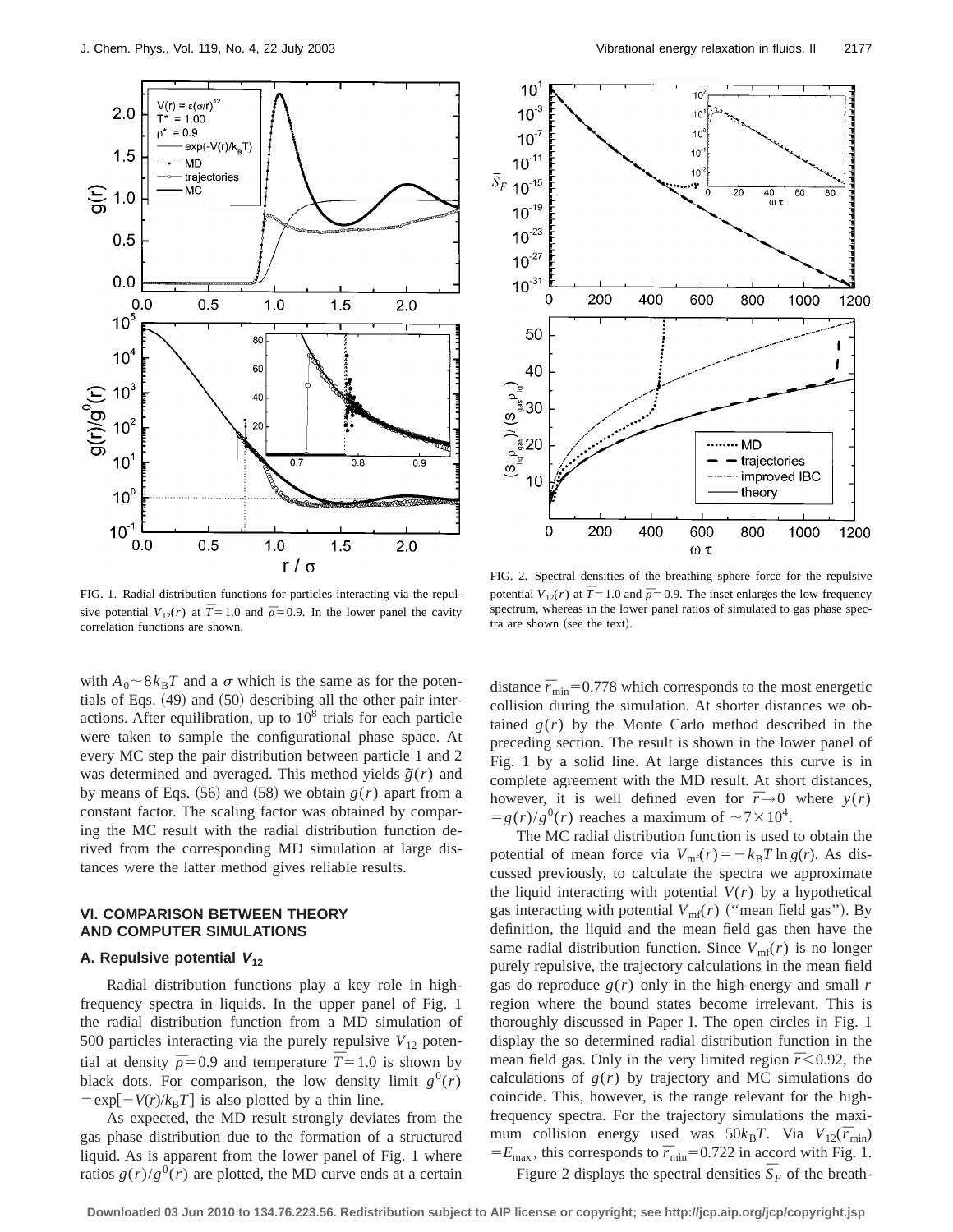ing sphere force  $f_{12}$  of the repulsive potential  $V_{12}$ . The thick dotted curve is from the MD simulation, the thick dashed curve represents the trajectory result, and the thin solid line is the theoretical spectrum as derived from Eqs.  $(43)$  and (47). The frequency is given in units of  $\tau^{-1}$  where  $\tau$  is calculated from Eq. (14). For typical values of  $\mu$  $=$  50 g mol<sup>-1</sup>,  $\sigma$ =0.4 nm, and  $\varepsilon/k_B$ =100 K, the value of  $\omega \tau = 1$  corresponds to  $\tilde{\nu} = \omega/2\pi c = 1.812$  cm<sup>-1</sup>. The insert in the upper panel of Fig. 2 enlarges the low-frequency spectra, whereas in the lower panel ratios of the liquid phase spectra to the theoretical gas phase spectrum, normalized to the respective densities  $(S_{liq}\rho_{gas})/(S_{gas}\rho_{liq})$  are plotted. This representation shows directly how the many-body effects change the spectrum when going from the gas to the liquid phase.

In principle, the MD calculation should give the most reliable spectrum. However, due to the limited numerical accuracy of 16 orders of magnitude, only the frequency range up to  $\omega \tau$  400 is accessible. But even below this, complications can occur due to finite simulation time (see Paper I). In order to demonstrate that the MD spectrum is actually accurate for  $\omega \tau$ <400, return to the radial distribution function of Fig. 1. There we found agreement between MD and MC simulation down to  $\bar{r}_{min}$ =0.778. This corresponds to a maximum collision energy of  $E_{\text{max}}=20.3$   $k_{\text{B}}T$ . According to Eq. (21) this energy corresponds to  $\omega \tau \sim 570$  which is clearly above 400 and indicates that the MD spectrum is reliable in this region.

The trajectory spectrum covers 32 orders of magnitude since these calculations were performed with fourfold precision. As a result, the spectrum extends up to  $\omega \tau \sim 1100$ . A comparison between trajectory and MD result in  $30<\omega\tau$  $<$  400 shows that the trajectory spectrum underestimates the true spectrum by about 10%. We attribute this difference to the mean field approximation, i.e., to the fact that fluctuations of the perturbing potential  $\delta V$  of the environment were neglected and only the potential of mean force was considered for the trajectory calculations. Nevertheless, the close agreement between both spectra indicates that the physical picture and theory developed in Sec. III are essentially correct.

The theoretical curve (thin solid line) is in perfect agreement with the trajectory calculation apart from the very lowfrequency spectral region ( $\omega \tau$ <20), where the theory is not applicable. This shows that within the mean field approximation the theory is asymptotically exact at high frequencies. In particular, the theory can be used to predict high-frequency spectral densities in regions which are not accessible by numerical methods.

Also shown in the lower panel of Fig. 2 is the improved IBC approximation of Eqs.  $(33)$  and  $(36)$   $(dashed-dotted)$ line). This spectrum overestimates the MD result by 20% and indicates that the main contribution of the environment to the spectra stems from the static quantity  $g_{\text{liq}}(r_0)/g_{\text{gas}}(r_0)$ . The force near the turning point is less important.

#### **B. Lennard-Jones potential**



FIG. 3. Radial distribution functions for a Lennard-Jones liquid at  $\bar{T}$  = 1.0 and  $\bar{p}=0.85$ . In the lower panel the cavity correlation functions are shown.

In the upper panel the MD result (black dots) was obtained from a simulation with 1372 particles. The low density limit  $g^{0}(r)$  is shown for comparison. In the lower panel the ratio of both curves is plotted. The inset shows that the MD curve becomes noisy at short distances and ends at  $\bar{r}_{\text{min}}$ =0.85 corresponding to a maximum collision energy of  $E_{\text{max}}=17.5k_{\text{B}}T$  during the simulation. At shorter distances  $g(r)$  can be explored only by the Monte Carlo method (full line). Also plotted in the inset is the result of a MD simulation with an ensemble of only 108 Lennard-Jones particles (open triangles). In this case the curve systematically goes below the MC result already at  $\bar{r}$  < 0.89 and ends at  $\bar{r}_{\min}$  $=0.86$ . In agreement with the analysis of finite particle numbers in the MD ensemble at gas phase conditions (see our previous paper<sup>20</sup>) we attribute the decrease of  $g(r)/g^0(r)$  at  $\bar{r}$ <0.89 to a finite-size effect. The consequences on the spectrum will be discussed below.

The radial distribution function defines the potential of mean force  $V_{\text{mf}}(r)$ . As previously, we approximate the liquid spectra by the spectra of a hypothetical gas where the particles interact with this potential. Since bound states are omitted in the trajectory calculations, the  $g(r)$  of the trajectory and MC calculations again coincide only for high energies or small distances, but this is all we need for the asymptotic spectra. The maximum collision energies for these trajectory simulations were  $E_{\text{max}}=40k_BT$ . This corresponds to turning points at  $\bar{r}_{min}$ =0.804 in accord with Fig. 3. In Fig. 4 we have plotted spectral densities  $\bar{S}_F$  of the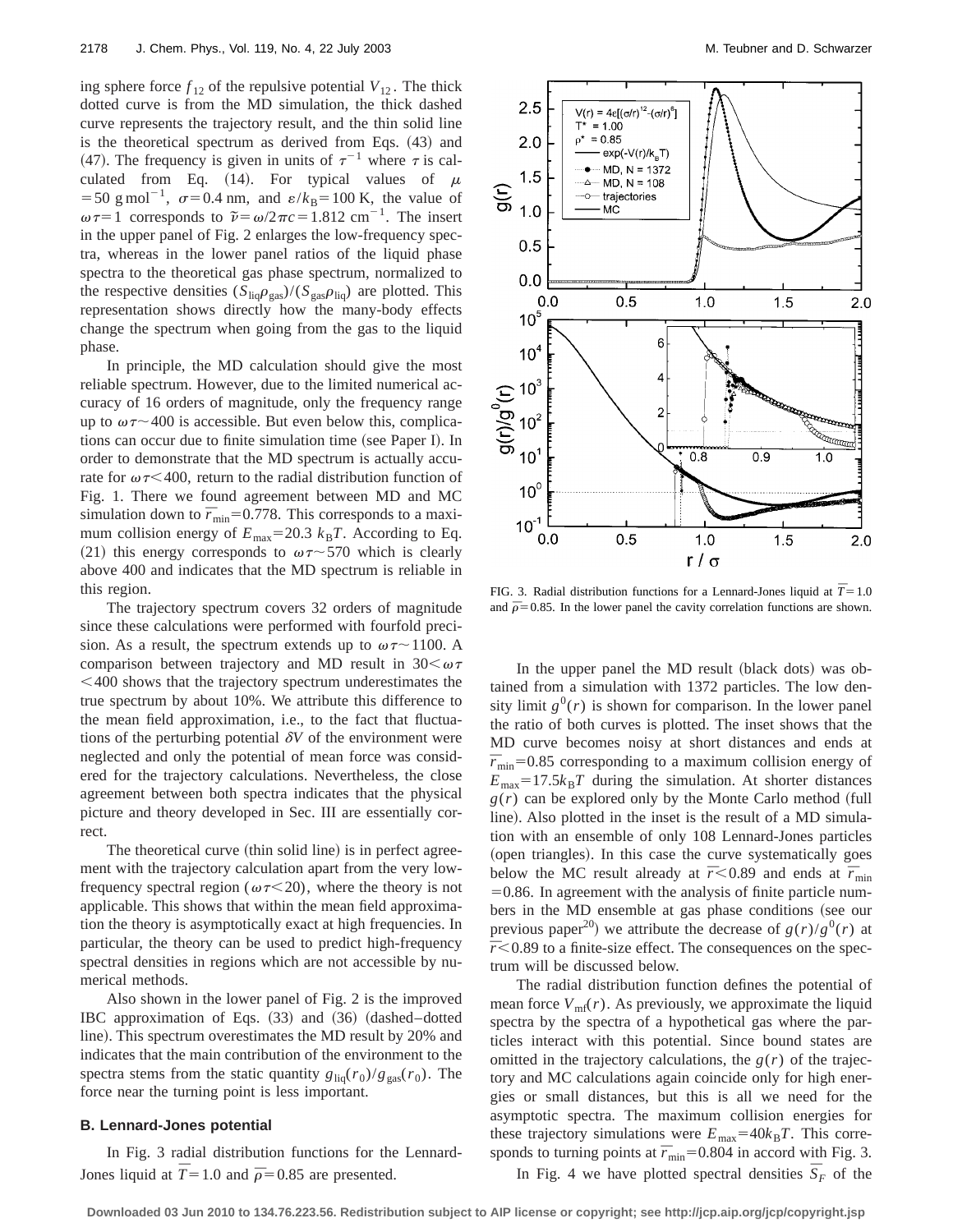

FIG. 4. Spectral densities of the breathing sphere force for a Lennard-Jones liquid at  $\overline{T}$  = 1.0 and  $\overline{p}$  = 0.85. The inset enlarges the low-frequency spectrum, whereas in the lower panel ratios of simulated to gas phase spectra are shown (see the text).

breathing sphere force for the Lennard-Jones liquid at *¯ T*  $=1.0$  and  $\bar{p}=0.85$ . Bold dotted and dashed lines show the MD and trajectory results, respectively. The theoretical spectrum  $[Eqs. (43)$  and  $(45)]$  is the thin solid line. In the lower panel, where ratios of  $(S_{liq}\rho_{gas})/(S_{gas}\rho_{liq})$  are plotted, we have included the MD results for 108 particles. Using Eq. (24) the cutoff of  $g(r)$  at  $\bar{r}_{min}$ =0.85 in Fig. 3 indicates that the spectrum is reliable up to  $\omega \tau$  ~750 which is well above the limit of  $\omega \tau$  < 450 set by the numerical accuracy of the MD calculations. The MD spectral density obtained from the ensemble of 108 particles at  $\omega \tau$  200 starts to fall below the spectrum with 1372 particles. This is in accord with the corresponding radial distribution function shown in Fig. 3 which at  $\bar{r}$ <0.89 is smaller than expected. Central collisions with turning points at  $\bar{r}=0.89$  correspond to collision energies of  $E=8.1k_BT$ . According to Eq. (24) these events contribute to the spectrum at  $\omega \tau \sim 300$ . At higher frequency the spectral density is smaller than for the larger ensemble since strong collisions are under-represented. As mentioned previously, this is probably a finite-size effect.

brational energy relaxation employing the breathing sphere model. The theory is based on analytical expressions which

tion by about 10%.

**VII. CONCLUSIONS**

represent exact asymptotic forms of spectra in classical gases at high frequency. In order to derive the corresponding spectra for the dense liquid, we note that high-frequency spectra are dominated by rare binary collisions, and that during these collisions the environment is practically frozen. In this way the environment influences the binary interaction by an perturbing potential. Assuming that the fluctuations of the environment are of minor importance, the perturbing potential is identified with the potential of mean force. The final expressions require knowledge of the radial distribution function at short distances. The latter is obtained by an importance sampling Monte Carlo calculation.

(thin solid line). Figure 4 shows that the improved IBC approach of Eqs.  $(33)$  and  $(36)$  also gives satisfactory results. The corresponding spectrum overestimates the MD calcula-

In this paper, we have applied a theory of high-frequency spectra in dense classical liquids to the phenomenon of vi-

For the repulsive  $V_{12}$  and the Lennard-Jones potential the theoretical spectra are compared with conventional molecular dynamics and trajectory simulations of binary collisions in the relevant potential of mean force. The general agreement between all the spectra at high frequency is good. Deviation are of the order of 10–15 % indicating that the theory can be used to accurately predict spectral densities at regions which are not accessible by numerical methods. As in the gas phase, the spectra are of stretched exponential form which is in contrast to the popular exponential energy gap law. Our results are of general relevance and not limited to the breathing sphere model.

- <sup>1</sup> J. Chesnoy and G. M. Gale, Ann. Phys.  $(Paris)$  **9**, 893  $(1984)$ .
- 2H. Hippler and J. Troe, in *Bimolecular Collisions*, edited by M. N. R. Ashfold and J. E. Baggott (The Royal Society of London, London, 1989), p. 209.
- 3R. G. Gilbert and S. C. Smith, *Theory of Unimolecular and Recombina-* $$
- <sup>4</sup> J. C. Owrutsky, D. Raftery, and R. M. Hochstrasser, Annu. Rev. Phys. Chem. **45**, 519 (1994).
- 5G. W. Flynn, C. S. Parmenter, and A. M. Wodtke, J. Phys. Chem. **100**, 12817 (1996).
- <sup>6</sup> J. Chesnoy and G. M. Gale, Adv. Chem. Phys. **70**, 297 (1988).
- ${}^{7}$ C. B. Harris, D. E. Smith, and D. J. Russell, Chem. Rev.  $90$ , 481 (1990).
- <sup>8</sup>T. Elsaesser and W. Kaiser, Annu. Rev. Phys. Chem. 42, 83 (1991).
- 9Y. Deng, B. M. Ladanyi, and R. M. Stratt, J. Chem. Phys. **117**, 10752  $(2002).$
- <sup>10</sup>R. Zwanzig, J. Chem. Phys. **34**, 1931 (1961).
- 11R. M. Whitnell, K. R. Wilson, and J. T. Hynes, J. Phys. Chem. **94**, 8625  $(1990)$
- 12R. M. Whitnell, K. R. Wilson, and J. T. Hynes, J. Chem. Phys. **96**, 5354  $(1992)$ .
- <sup>13</sup>M. Tuckerman and B. J. Berne, J. Chem. Phys. **98**, 7301 (1993).
- 14S. A. Adelman, R. Muralidhar, and R. H. Stote, J. Chem. Phys. **95**, 2738  $(1991).$
- <sup>15</sup>D. W. Oxtoby, Adv. Chem. Phys. **47**, 487 (1981).
- <sup>16</sup> J. S. Bader and B. J. Berne, J. Chem. Phys. **100**, 8359 (1994).
- <sup>17</sup>K. F. Everitt and J. L. Skinner, J. Chem. Phys. **110**, 4467 (1999).
- 18K. F. Everitt, S. A. Egorov, and J. L. Skinner, Chem. Phys. **235**, 115  $(1998).$
- 19S. A. Egorov, K. F. Everitt, and J. L. Skinner, J. Phys. Chem. A **103**, 9494  $(1999)$ .

At high frequencies the spectrum from the trajectories underestimates the true spectrum by 15%. This indicates that the mean field approximation is appropriate to describe the influence of the liquid environment on binary collisions. The theoretical spectrum of Eq.  $(43)$  is about 10% below the true spectrum and slowly converges to the trajectory spectrum